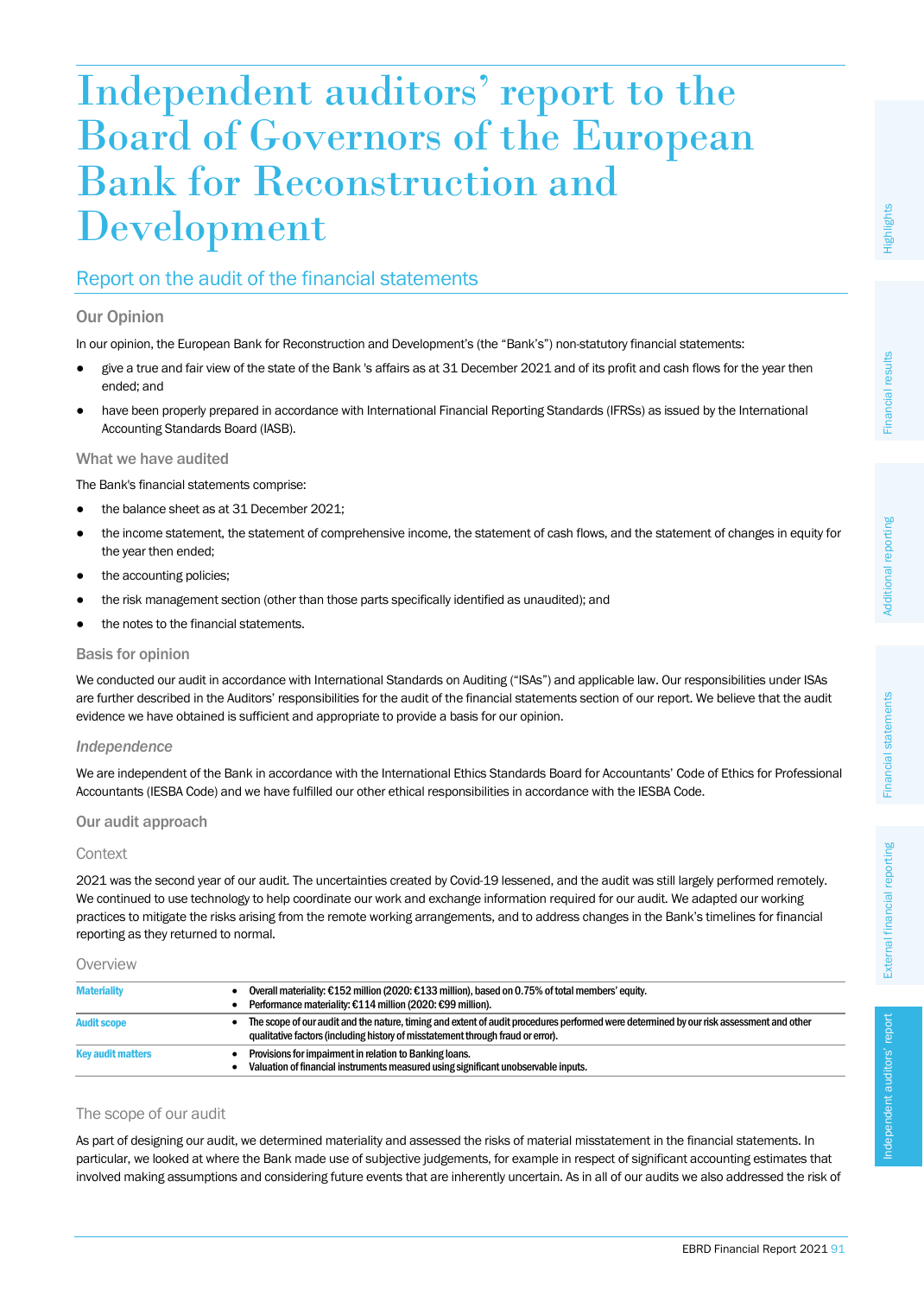management override of internal controls, including evaluating whether there was evidence of bias in key estimates that represented a risk of material misstatement due to fraud.

#### Key audit matters

Key audit matters are those matters that, in our professional judgement, were of most significance in our audit of the financial statements of the current period and include the most significant assessed risks of material misstatement (whether or not due to fraud) identified by us as auditors, including those which had the greatest effect on: the overall audit strategy; the allocation of resources in the audit; and directing the efforts of the engagement team. These matters, and any comments we make on the results of our procedures thereon, were addressed in the context of our audit of the financial statements as a whole, and in forming our opinion thereon, and we do not provide a separate opinion on these matters.

This is not a complete list of all risks identified by our audit.

The valuation of pension liabilities and the impact of Covid-19, which were key audit matters last year, are no longer considered to be key audit matters. The underlying assumptions in the pension liability are no longer expected to have a material impact on the financial statements. Our consideration of the impact of Covid-19 in the current year is captured by our key audit matters and it no longer represents an area of increased audit attention in its own right. The key audit matters below are otherwise consistent with the prior year.

#### Provisions for impairment in relation to Banking loans

| Key audit matter description                    | The determination of expected credit loss allowances (ECL) in relation to Banking loans is subjective. The Bank's loan portfolio exposures span 38<br>countries and 12 industry sectors, leading to a range of diverse credit risk considerations impacting these judgements. There remained uncertainty<br>in 2021 given the impacts of Covid-19 as well as geopolitical events in jurisdictions to which the Bank is exposed.<br>Models are used to collectively assess and determine ECL on loans at amortised cost in Stage 1 and 2 which are not classified as being credit<br>impaired at the reporting date. We focused our audit work on the following areas:<br>The appropriateness of the model methodologies, and the changes to those introduced in 2021;<br>The criteria used in assessing whether a significant increase in credit risk has occurred since initial inception of the loan;<br>The multiple economic scenarios and scenario weightings used to determine the expected likely outcomes in the probability of default (PD)<br>rates:<br>Judgements and assumptions involved in the determination of internal credit ratings, used to determine the PD rates; and<br>٠                                                                                                                                                                                                                                                                                                                                                                                                                                                                                                                                                                                                                                                                                                                                                                                                                                  |
|-------------------------------------------------|----------------------------------------------------------------------------------------------------------------------------------------------------------------------------------------------------------------------------------------------------------------------------------------------------------------------------------------------------------------------------------------------------------------------------------------------------------------------------------------------------------------------------------------------------------------------------------------------------------------------------------------------------------------------------------------------------------------------------------------------------------------------------------------------------------------------------------------------------------------------------------------------------------------------------------------------------------------------------------------------------------------------------------------------------------------------------------------------------------------------------------------------------------------------------------------------------------------------------------------------------------------------------------------------------------------------------------------------------------------------------------------------------------------------------------------------------------------------------------------------------------------------------------------------------------------------------------------------------------------------------------------------------------------------------------------------------------------------------------------------------------------------------------------------------------------------------------------------------------------------------------------------------------------------------------------------------------------------------------------------------------------------------------|
|                                                 | The use of post model adjustments, including the appropriateness of the release of the adjustments made in 2020 to reflect uncertainty as to<br>the impact of Covid-19.<br>Individual specific ECLs are estimated for credit impaired loans categorised as Stage 3. The principal assumptions applied in estimating<br>provisions include the valuation of collateral, forecast cash flows and the reasonableness of the weighting attributed to expected likely outcomes.                                                                                                                                                                                                                                                                                                                                                                                                                                                                                                                                                                                                                                                                                                                                                                                                                                                                                                                                                                                                                                                                                                                                                                                                                                                                                                                                                                                                                                                                                                                                                       |
| How our audit addressed the key<br>audit matter | We understood and assessed the appropriateness of the impairment policy, including the changes introduced in 2021, and how the Bank<br>considered the impact of Covid-19 in the determination of ECL.<br>We understood and evaluated the design and implementation of key controls relating to the provisions for impairment in relation to Banking loans.                                                                                                                                                                                                                                                                                                                                                                                                                                                                                                                                                                                                                                                                                                                                                                                                                                                                                                                                                                                                                                                                                                                                                                                                                                                                                                                                                                                                                                                                                                                                                                                                                                                                       |
|                                                 | Stage 1 and 2 loans<br>We understood the Bank's process and tested the operating effectiveness of key controls around the determination of ECL, including controls<br>relating to:<br>The review of modelling methodologies used;<br>$\bullet$<br>The integrity of data feeds from source systems into the model;<br>The approval of significant assumptions; and<br>The periodic assessment of credit performance, and staging.<br>We assessed the reasonableness of the model methodologies and significant assumptions involved in the determination of the ECL such as<br>staging criteria (used in determining whether a significant increase in credit risk had occurred), PD and LGD rates.<br>We evaluated and tested the mathematical integrity of the methodology applied, and changes that were made to the model during 2021, and<br>performed sensitivity analyses on the results. We tested the completeness and accuracy of key data inputs, sourced from underlying systems, that<br>are applied in the calculation of ECL and tested the integrity of the calculations.<br>We assessed the reasonableness of the scenarios and weightings used in the multiple economic scenarios applied within the models.<br>For a sample of loans within stage 1 and stage 2, we performed procedures to assess whether the staging applied was reasonable based on the<br>evidence obtained. For sovereign counterparties, we independently obtained publicly available credit ratings in performing this work.<br>We considered whether the results of management controls over these activities indicated that the models continued to perform appropriately.<br>We assessed the appropriateness of the release of the post-model adjustment recorded in 2020 to reflect uncertainty as to the impact of Covid-<br>19, and considered whether there were any other uncertainties not captured by the model that could have a material impact on the ECL and<br>whether any further post-model adjustments were required. |
|                                                 | <b>Stage 3 loans</b><br>We understood the Bank's process and tested the operating effectiveness of key controls around the identification of credit-impaired loans and the<br>calculation of the provision, including controls relating to:<br>Monitoring of loans on the watchlist and identification of changes to staging; and<br>• The review and challenge of the assumptions and underlying calculations.<br>For a sample of loans in stage 3, we re-performed the provision calculation, critically assessing and testing significant assumptions including<br>expected future cash flows, discount rates, valuations of collateral held where relevant, and the weightings applied to scenario outcomes.<br>We also evaluated and tested the disclosures in the financial statements.<br>We used credit risk modelling specialists and economic experts to support the audit team in the performance of these audit procedures.                                                                                                                                                                                                                                                                                                                                                                                                                                                                                                                                                                                                                                                                                                                                                                                                                                                                                                                                                                                                                                                                                          |

Based on the evidence obtained, we concluded that the methodologies, assumptions, judgements and data used within the ECL were appropriate and materially compliant with the requirements of IFRS 9.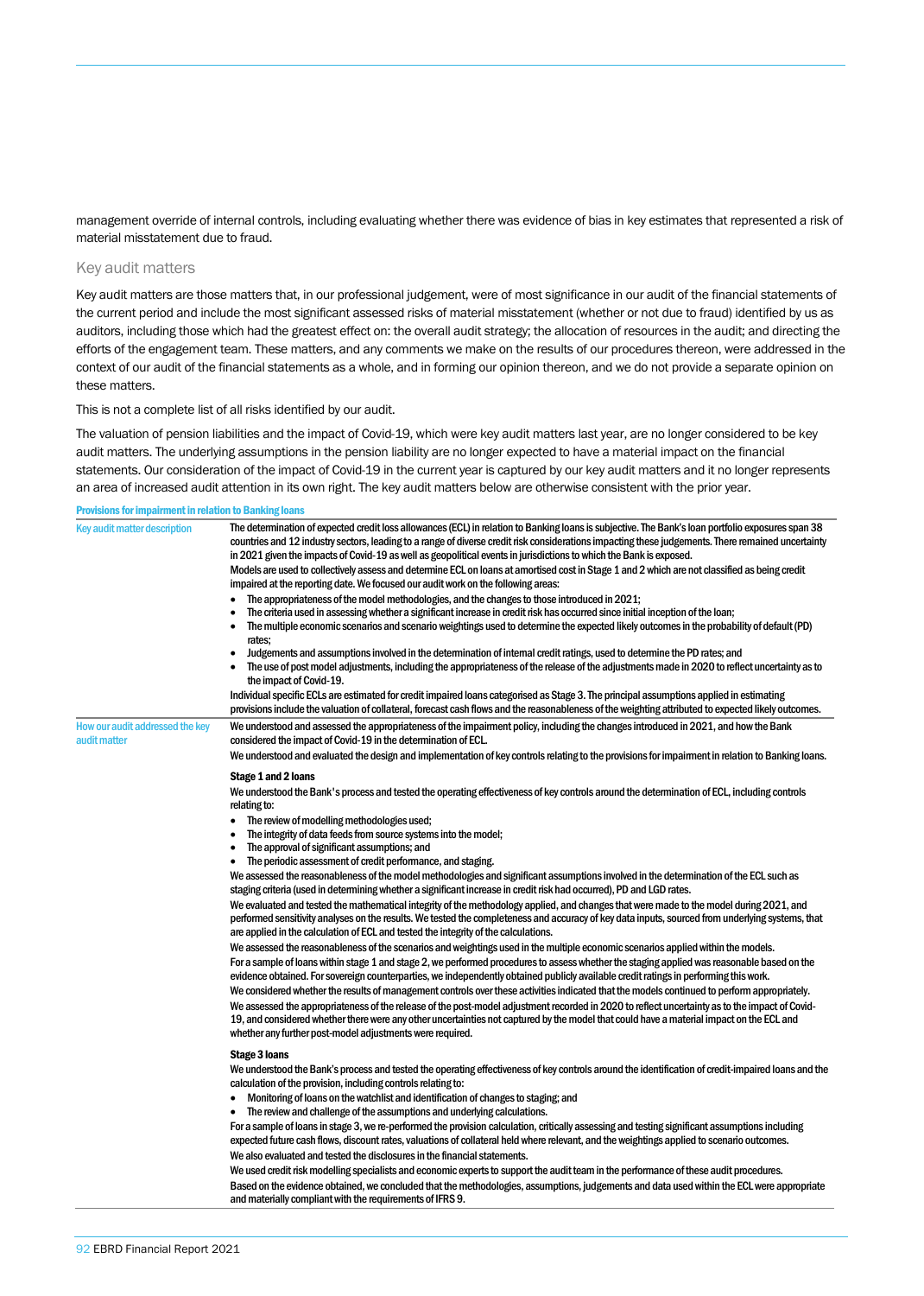#### Valuation of financial instruments measured using significant unobservable inputs

| Key audit matter description                    | The Bank holds significant investments in financial instruments that are valued using prices or significant inputs which are not readily observable in<br>the market. These financial instruments are classified as Level 3, in accordance with the IFRS 13 fair value hierarchy.<br>The valuation of the following Level 3 portfolios and the associated gains and losses recognised in the income statement were given specific focus:<br>Unlisted equity investments where judgement is required in determining the appropriate valuation methodology, and significant assumptions,<br>including estimating earnings and determining the illiquidity discount on observable price / earnings multiples used in the valuation;<br>Put and call options which are used to facilitate exit routes for certain unlisted equity investments held by the Bank. The valuations of these<br>$\bullet$<br>instruments are driven by the underlying unlisted equity investments;<br>Loans at fair through profit and loss which have non-standardised features and are valued using models with unobservable inputs such as<br>$\bullet$<br>discount rates and counterparty credit assumptions; and<br>The Equity Participation Fund (EPF) liability through which economic interests are shared with the EPF, and for which the fair value is<br>significantly driven by the underlying unlisted equity investments. |
|-------------------------------------------------|----------------------------------------------------------------------------------------------------------------------------------------------------------------------------------------------------------------------------------------------------------------------------------------------------------------------------------------------------------------------------------------------------------------------------------------------------------------------------------------------------------------------------------------------------------------------------------------------------------------------------------------------------------------------------------------------------------------------------------------------------------------------------------------------------------------------------------------------------------------------------------------------------------------------------------------------------------------------------------------------------------------------------------------------------------------------------------------------------------------------------------------------------------------------------------------------------------------------------------------------------------------------------------------------------------------------------------------------------------------------------------------------------------------|
| How our audit addressed the key<br>audit matter | We understood and evaluated the design and implementation of key controls relating to the valuation of financial instruments measured using<br>significant unobservable inputs.<br>We understood the Bank's valuation process and tested key controls supporting the identification and valuation of the financial instruments,<br>including the review and challenge of the appropriateness of the valuation methodology and assumptions used.<br>For a sample of Level 3 financial instruments, we performed procedures including:<br>Evaluation of the valuation methodologies and assessment of the appropriateness of the methodology, of model inputs, and significant<br>$\bullet$<br>assumptions; and<br>Where inputs were unobservable, critically assessed if the inputs and assumptions fell within a reasonable range, based on our independent<br>$\bullet$<br>review (including testing to third party data sources where available), industry knowledge and experience of the market.                                                                                                                                                                                                                                                                                                                                                                                                           |
|                                                 | We used valuation experts to support the audit team in the performance of these audit procedures.<br>We tested the completeness and accuracy of key data inputs, sourced from underlying systems and contractual arrangements, that were applied<br>in the valuations and tested the calculations.                                                                                                                                                                                                                                                                                                                                                                                                                                                                                                                                                                                                                                                                                                                                                                                                                                                                                                                                                                                                                                                                                                             |
|                                                 | We also evaluated and tested the disclosures in the financial statements.<br>Based on the evidence obtained, we concluded that the valuation methodology, assumptions and judgements were appropriate and materially<br>compliant with the requirements of IFRS 13.                                                                                                                                                                                                                                                                                                                                                                                                                                                                                                                                                                                                                                                                                                                                                                                                                                                                                                                                                                                                                                                                                                                                            |

#### How we tailored the audit scope

We tailored the scope of our audit to ensure that we performed enough work to be able to give an opinion on the financial statements as a whole, taking into account the structure of the Bank, its accounting processes and controls, and the sector in which it operates. We performed an audit risk assessment, giving consideration to relevant internal and external factors, including Covid-19 and climate change, geopolitical and economic risks, and relevant accounting developments in order to plan our work. With regards to the impact of climate risk, we evaluated management's assessment, which is set out on page 32, and considered the potential impact on ECL for loans at amortised cost, and the valuation of share investments, being the financial statement areas we determined to be most likely to be impacted by climate risk.

#### **Materiality**

The scope of our audit was influenced by our application of materiality. We set certain quantitative thresholds for materiality. These, together with qualitative considerations, helped us to determine the scope of our audit and the nature, timing and extent of our audit procedures on the individual financial statement line items and disclosures and in evaluating the effect of misstatements, both individually and in aggregate on the financial statements as a whole.

Based on our professional judgement, we determined materiality for the financial statements as a whole as follows:

| <b>Overall materiality</b>             | €152 million (2020: €133 million)                                                                                                                                                                                   |
|----------------------------------------|---------------------------------------------------------------------------------------------------------------------------------------------------------------------------------------------------------------------|
| <b>How we determined it</b>            | 0.75% of total members' equity.                                                                                                                                                                                     |
| <b>Rationale for benchmark applied</b> | Total members' equity is an appropriate benchmark given EBRD's purpose, focus on deployment of its resource base as a development bank, and is<br>a generally accepted benchmark for determining audit materiality. |

We use performance materiality to reduce to an appropriately low level the probability that the aggregate of uncorrected and undetected misstatements exceeds overall materiality. Specifically, we use performance materiality in determining the scope of our audit and the nature and extent of our testing of account balances, classes of transactions and disclosures, for example in determining sample sizes. Our performance materiality was 75% (2020: 75%) of overall materiality, amounting to €114 million (2020: €99 million).

In determining the performance materiality, we considered a number of factors; the history of misstatements, risk assessment and aggregation risk and the effectiveness of controls and concluded that an amount at the upper end of our normal range was appropriate.

We agreed with the Audit Committee that we would report to them misstatements identified during our audit above €8 million (2020: €6 million) as well as misstatements below that amount that, in our view, warranted reporting for qualitative reasons.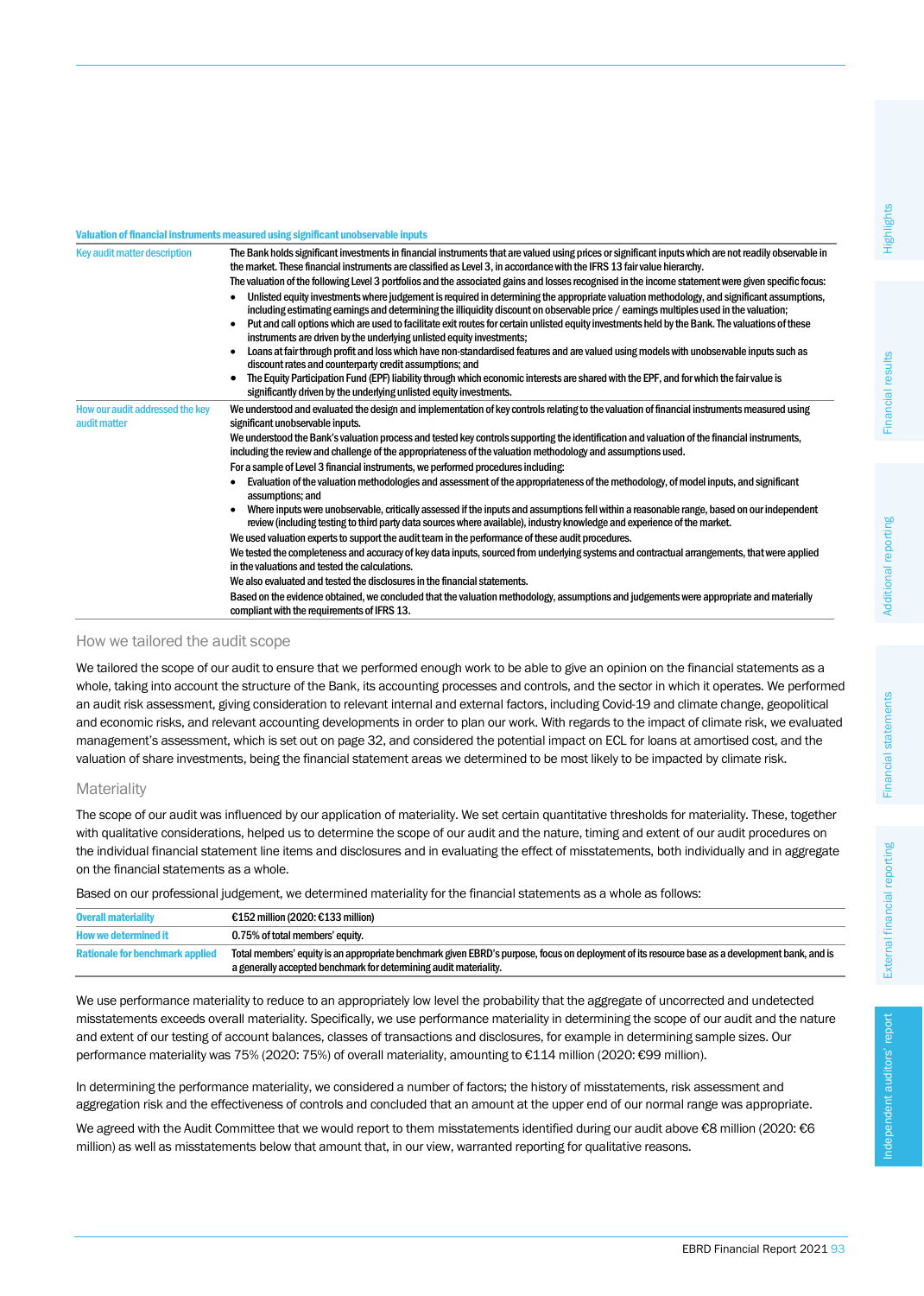#### Other information

Management of the Bank is responsible for the other information. The other information comprises the following sections of the Financial Report (but does not include the financial statements and our auditors' report thereon):

- Highlights;
- Key financial indicators 2017-21:
- Additional reporting and disclosures;
- Financial risks; and
- Those parts of Risk management specifically identified as unaudited.

Our opinion on the financial statements does not cover the other information and we do not express any form of assurance conclusion thereon. In connection with our audit of the financial statements, our responsibility is to read the other information identified above and, in doing so, consider whether the other information is materially inconsistent with the financial statements or our knowledge obtained in the audit, or otherwise appears to be materially misstated. If, based on the work we have performed, we conclude that there is a material misstatement of this other information, we are required to report that fact. We have nothing to report in this regard.

#### Responsibilities for the financial statements and the audit

#### Responsibilities of management for the financial statements

As explained more fully in the Statement of management's responsibilities in respect of the financial statements, the management of the Bank is responsible for the preparation of the financial statements in accordance with the applicable framework and for being satisfied that they give a true and fair view. Management is also responsible for such internal control as they determine is necessary to enable the preparation of financial statements that are free from material misstatement, whether due to fraud or error.

In preparing the financial statements, management is responsible for assessing the Bank's ability to continue as a going concern, disclosing as applicable, matters related to going concern and using the going concern basis of accounting unless management either intend to liquidate the Bank or to cease operations, or has no realistic alternative but to do so.

#### Auditors' responsibilities for the audit of the financial statements

Our objectives are to obtain reasonable assurance about whether the financial statements as a whole are free from material misstatement, whether due to fraud or error, and to issue an auditors' report that includes our opinion. Reasonable assurance is a high level of assurance, but is not a guarantee that an audit conducted in accordance with ISAs will always detect a material misstatement when it exists. Misstatements can arise from fraud or error and are considered material if, individually or in the aggregate, they could reasonably be expected to influence the economic decisions of users taken on the basis of these financial statements.

As part of an audit in accordance with ISAs, we exercise professional judgement and maintain professional scepticism throughout the audit. We also:

- Identify and assess the risks of material misstatement of the financial statements, whether due to fraud or error, design and perform audit procedures responsive to those risks, and obtain audit evidence that is sufficient and appropriate to provide a basis for our opinion. The risk of not detecting a material misstatement resulting from fraud is higher than for one resulting from error, as fraud may involve collusion, forgery, intentional omissions, misrepresentations, or the override of internal control.
- Obtain an understanding of internal control relevant to the audit in order to design audit procedures that are appropriate in the circumstances, but not for the purpose of expressing an opinion on the effectiveness of the Bank's internal control.
- Evaluate the appropriateness of accounting policies used and the reasonableness of accounting estimates and related disclosures made by the Bank.
- Conclude on the appropriateness of the Bank's use of the going concern basis of accounting and, based on the audit evidence obtained, whether a material uncertainty exists related to events or conditions that may cast significant doubt on the Bank's ability to continue as a going concern. If we conclude that a material uncertainty exists, we are required to draw attention in our auditors' report to the related disclosures in the financial statements or, if such disclosures are inadequate, to modify our opinion. Our conclusions are based on the audit evidence obtained up to the date of our auditors' report. However, future events or conditions may cause the Bank to cease to continue as a going concern.
- Evaluate the overall presentation, structure and content of the financial statements, including the disclosures, and whether the financial statements represent the underlying transactions and events in a manner that achieves fair presentation.